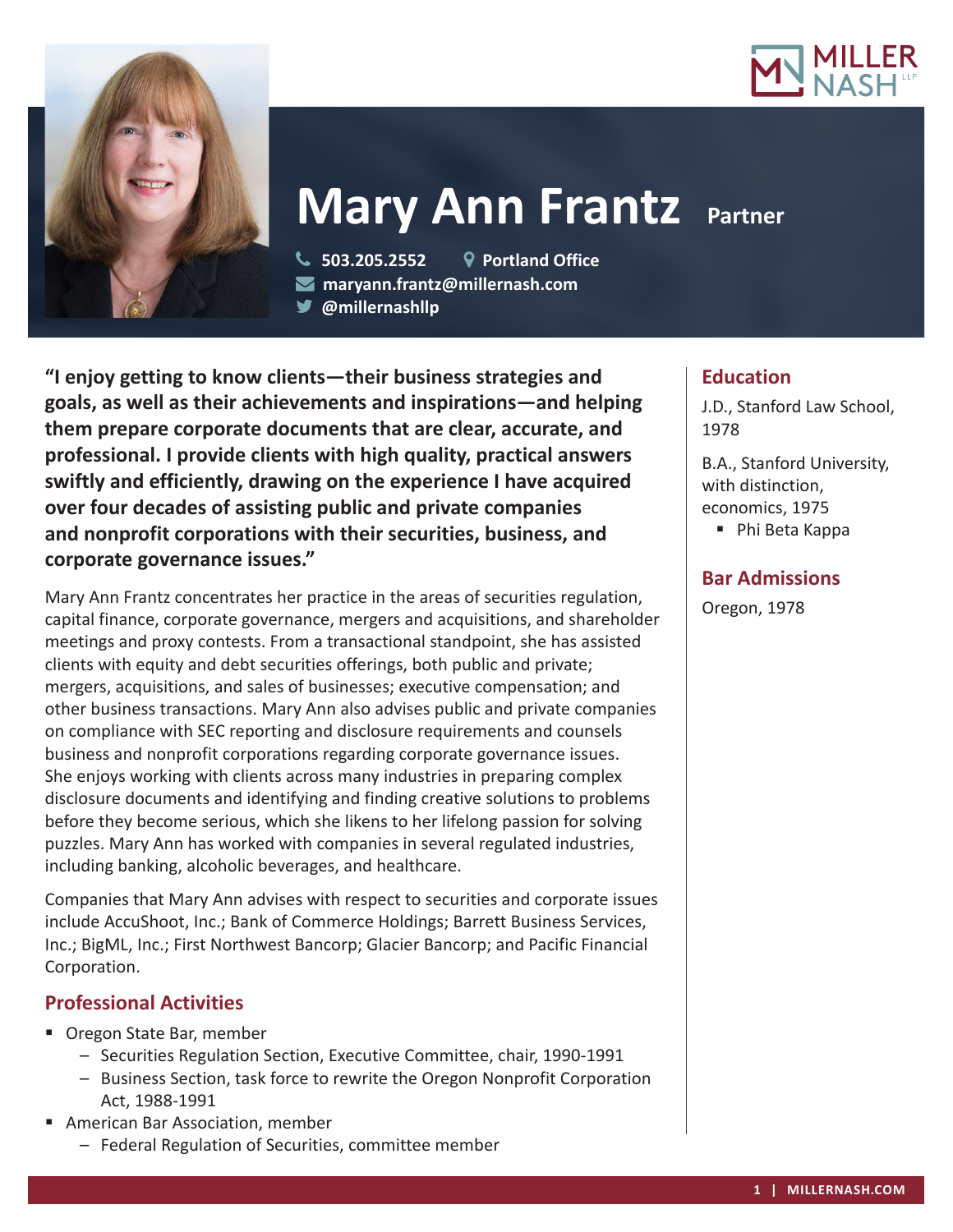

## **Civic Activities**

- **Provides pro bono services to a number of nonprofit organizations**
- Girl Scouts of Oregon and SW Washington
	- Board chair, 2021-present
	- Board of directors, 2013-present
- Neighborhood House, board of directors, past president

## **Representative Experience**

#### **Acquisition or Sale of Business**

 Represented Spanish subsidiary in its sale to a U.S. software holding company in a transaction valued at \$5 million, including assistance in negotiating the sale terms and preparation of transaction and closing documents.

#### **Offering of Preferred Stock**

- Represented U.S. company offering a machine learning platform as a service in a \$10 million Series B-2 Convertible Preferred Stock offering, including term sheet, designation of terms, stock purchase agreement, voting agreement, investor rights agreement, closing documents, and related governance documents.
- **F** Formed a Delaware subsidiary and prepared offering documents for founders preferred stock offering, including organizational documents, offering documents, securities filings, and related corporate instruments.

#### **Offering of Debt Securities**

 Represented Pacific Northwest bank holding company in \$40 million subordinated debt offering, including review of offering materials and transaction documents, preparation of securities compliance documents, assistance with closing documents, and registration of exchange offering with the Securities and Exchange Commission.

#### **Equity Compensation**

 Since 2019, assisted several public and private companies with preparation, adoption, and implementation of stock incentive compensation plans, including stock option, restricted stock, restricted stock unit, and performance share award agreements, as well as required securities filings with the Securities and Exchange Commission and state securities divisions.

#### **Corporate Governance**

**Provided advice on a wide variety of corporate documents, including board committee charters,** environmental, social and governance policies, codes of ethics and business conduct, conflicts of interest policies, stock ownership guidelines, whistleblower policies, compensation clawback policies, share repurchase programs, and indemnification agreements.

### **Publications**

- "Proxy Adviser Updates Policy for Analyzing Executive Pay," *Portland Business Journal* (Dec. 2012)
- "Whistleblowing Protections Cook Wild Oats," Miller Nash (Aug. 2011)
- "Advisory Votes on Executive Compensation," Miller Nash (Feb. 2011)
- "Ruminations on Liquidity," Miller Nash (Nov. 2010)